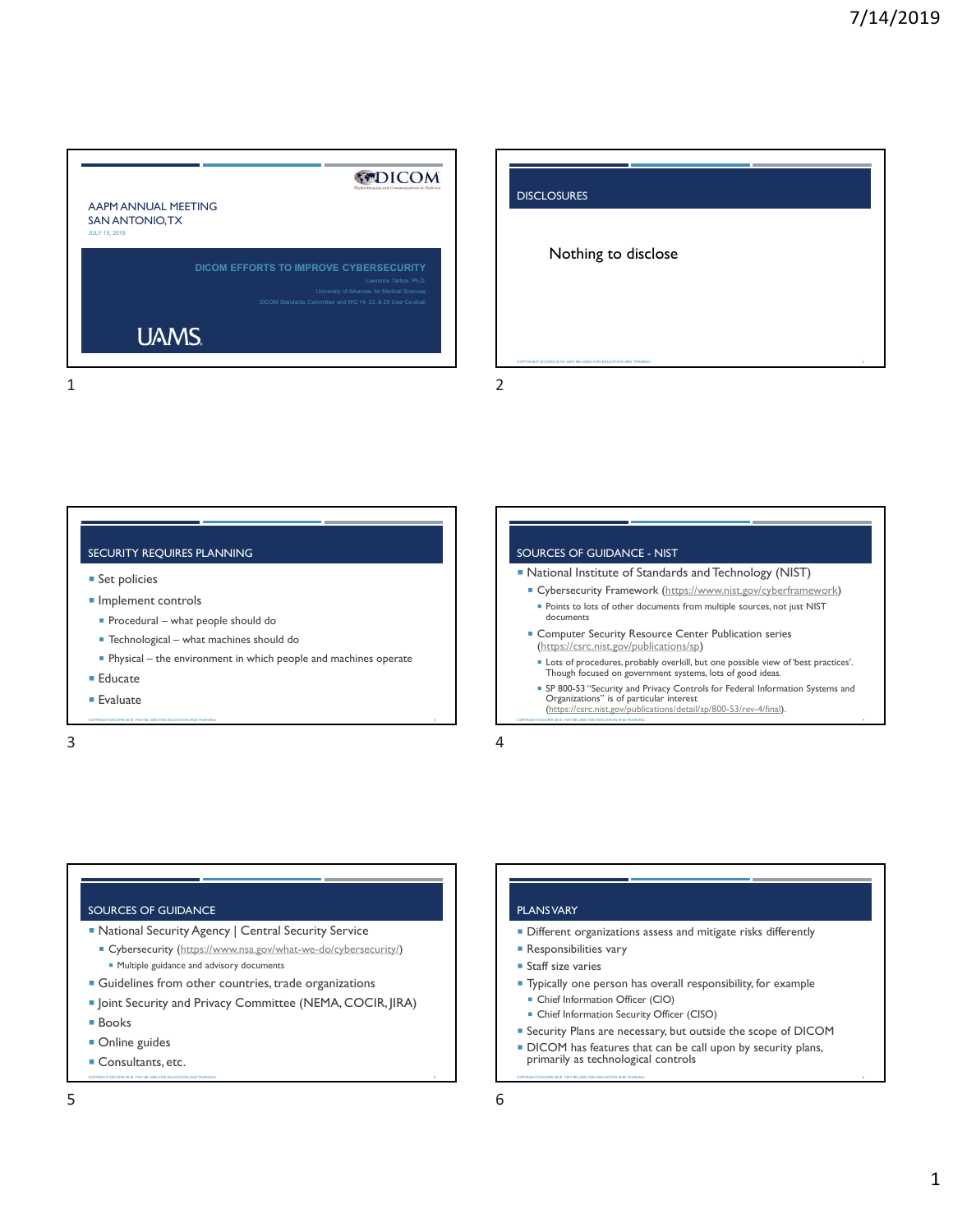## DICOM SECURITY FEATURES

- **Protect data at rest** 
	- **Digital Signatures**
	- Attribute Confidential, including de-identification
	- **Media Storage Security**
- **Protect data in transit, including node authentication**
- User credentialing (optional part of Association Negotiation or session establishment)  $\begin{array}{|l|l|}\n\hline\n\text{DICOH SECLRITY FEXTURES}\n\hline\n\end{array}\n\begin{array}{|l|l|}\n\hline\n\end{array}\n\hline\n\begin{array}{|l|l|}\n\hline\n\end{array}\n\hline\n\begin{array}{|l|l|}\n\hline\n\end{array}\n\hline\n\begin{array}{|l|l|}\n\hline\n\end{array}\n\hline\n\begin{array}{|l|l|}\n\hline\n\end{array}\n\hline\n\begin{array}{|l|l|}\n\hline\n\end{array}\n\hline\n\begin{array}{|l|l|}\n\hline\n\end{array}\n$ 7 8
	-

#### PROTECTING DATA AT REST

#### **Digital Signatures**

- **Persistent integrity check (tamper detection)**
- **IDENT** Identifies users or devices that handled the object, with optional secure timestamp 7/14/2019<br>
RETRICTING DATA AT REST<br>
FDigital Signatures<br>
\* Persitent integrity check (tamper detection)<br>
\* Persitent prises to devices the handled the object, with optional secure<br>
\* Refective Encryption or De-identificati
- **Selective Encryption or De-identification**
- **Persistent privacy protection**
- Hide sensitive Attributes, except from certain users (optional)

#### **Whole object encryption**

- Uses a Cryptographic Message Syntax Envelope
- 
- 





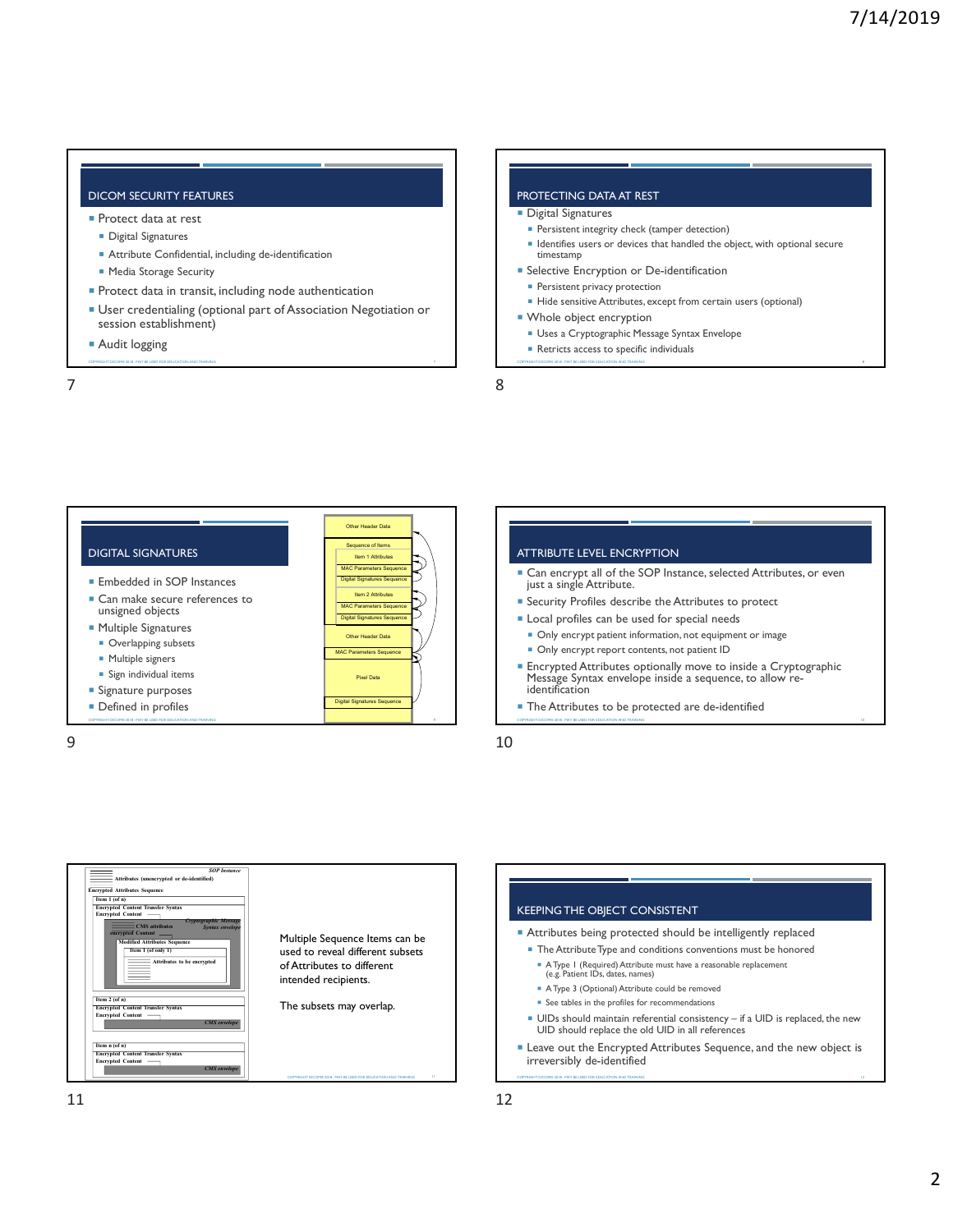#### MEDIA SECURITY

- Applies to all DICOM specified media, e.g., CD-R, DVD-R, E-mail, USB device
- **The media's file system remains unencrypted** 
	- No special drivers or file system software needed
	- **Easy** to process and copy
- Object are enclosed within Cryptographic Message Syntax (CMS) Envelopes placed inside regular files
- **CMS** is often used to secure e-mail
- Optional encryption to protect against unauthorized disclosure
- 
- 





# COPYRIGHT DISTINCTION<br>
COPYRIGHT DISTINCTION<br>
COPYRIGHT DISTINCTION<br>
COPYRIGHT DISTINCTION<br>
COPYRIGHT DISTINCTION<br>
COPYRIGHT DISTINCTION<br>
COPYRIGHT DISTINCTION<br>
COPYRIGHT DISTINCTION<br>
COPYRIGHT DISTINCTION<br>
COPYRIGHT DISTI N<br>
AE-3 **AE-3**<br>
TLE Node Authorities included:<br>
TLE Node Authorities included:<br>
ELEN INDEX due and points.<br>
AE-1, not AE-1, not AE-7 or some other system.<br>
Started and points and points.<br>
AE-7 **AE-7 AE-7 AE-7 AE-7 DICOM** does not specify how this authentication will then be used. Possible uses include: **Ensuring that only internal hospital machines are allowed to connect. Ensuring that acquired images are sent to the correct machine. Though not commonly turned on, most web infrastructure** Moderate support bi-directional mutual mutual authorities authorities authorities authorities authorities of energy and energy between the correctional mutual authorities are supported to connect.<br>
The may be used. Possibl Ensuring mat acquired images are sent to the correct machine.<br>
Fundamental baseline ciphersuite and commonly trumed on, most web infrastructure<br>
Fundamental authoritical baseline control in a Japanese support bi-directiona The Copyrince Continuously carried the contribution<br> **TLS CONFIGURATION**<br> **TEX CONFIGURATION**<br> **Example 2018 - MAY COPYRIGHT DICOM**<br> **Example 2018 - MAY BE USED FOR EXAMPLE 18 AND TRAINING 18 - MAY BE USED FOR EXAMPLE 12 P**

# ADVANTAGES TO USING TLS

- **TLS** encryption protects public internet connections.
- $\blacksquare$  This will need to be explained to security staff.
- DICOM over TLS is like HTTPS and should be allowed.
- Node Authentication uses can be extensively customized.
	- Each connection can be verified in detail, or connections just checked to ensure that they are all within facility connections.
	- DICOM enables a very wide variety of authentication and access control policies.
	- **DICOM** does not mandate any particular policies
- 

# TLS CONFIGURATION

- **Very configurable**
- **Best practices captured in BCP195 from IETF (Internet Engineering** Task Force)
- Referenced by the DICOM Standard
- BCP195 TLS Profile (downgradable)
- Non-downgrading BCP195 Profile (restricts negotiation to more secure TLS versions and cipher suites)
- DICOTTECTS for manufacture and particular policies<br>■ TLS works for both traditional DICOM and DICOMweb™ **and PICOMWeb**™ recommendation) The CRYPTREC TLS Profile (restricts negotiation and cipher suites even ADVANTAGESTO USING TLE<br>
15<br>
ADVANTAGESTO USING TLE<br>
- TLE CONNGUATION<br>
- TLE CONNGUATION<br>
- TLE CONNGUATION<br>
- TLE CONNGUATION<br>
- TLE CONNGUATION<br>
- TLE CONNGUATION<br>
- TLE CONNGUATION<br>
- TLE CONNGUATION<br>
- TLE CONNGUATIO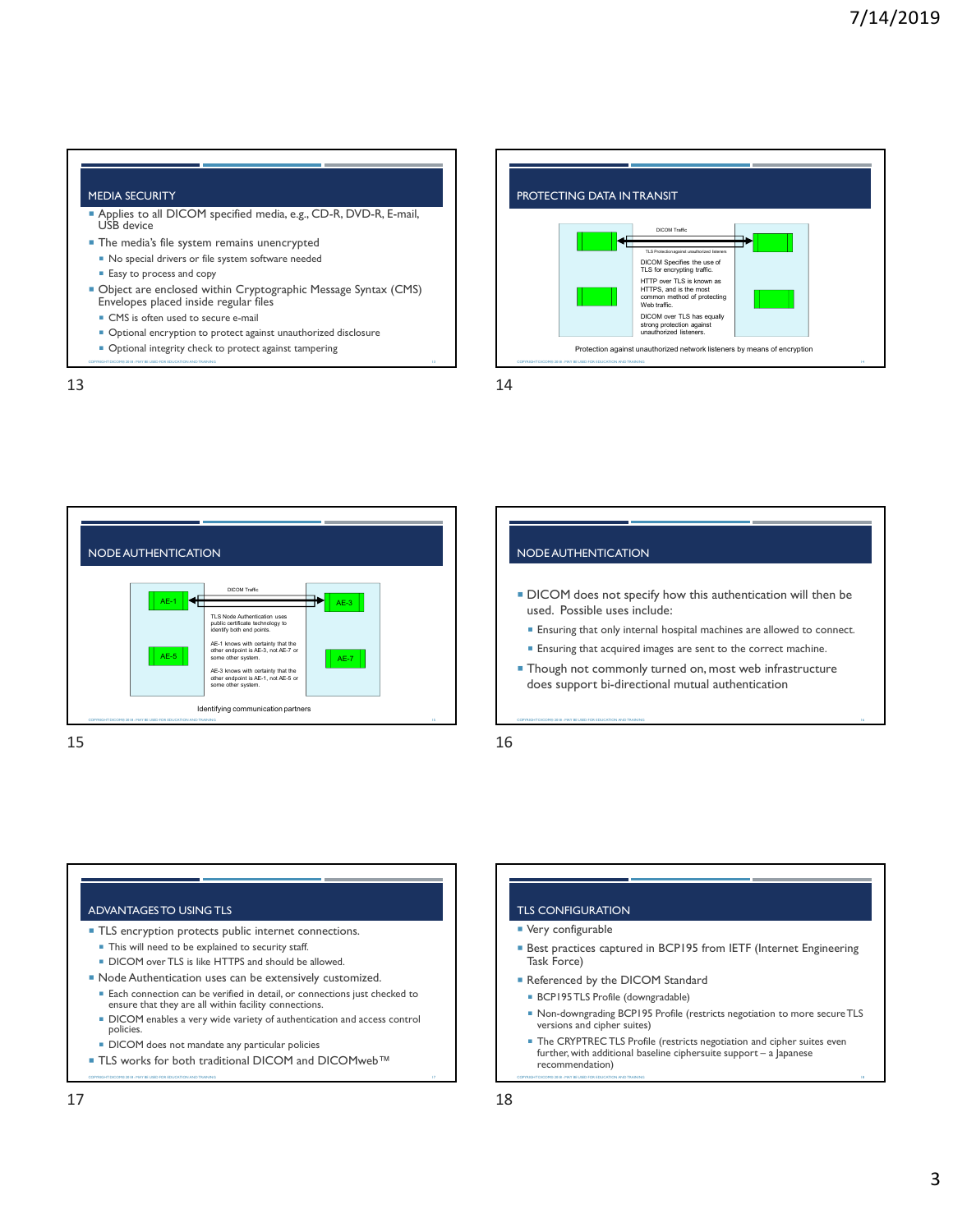#### CERTIFICATE MANAGEMENT

- Certificates are used to identify systems (and perhaps Application Entities)
- Certificates can be self-generated, facility signed, or signed by internationally recognized authorities.
- **Most equipment supports**
- Individually provided certificates per system (self-signed or otherwise)
- Certificates for facility authorities. Certificates signed by these authorities are recognized as authorized
- **The SPC paper "Managing Certificates" describes this in more detail**
- The Automatic Certificate Management Environment (ACME) protocol,<br>
being standardized by IETF may be useful<br>
being standardized by IETF may be useful



- 
- 







#### USER CREDENTIAL TYPE PROFILES

- 
- Systems trust each other
- **Username plus passcode** 
	- Systems in a secure network
- Kerberos-based authentication
	- Strong security, more involved implementation and deployment **Example 1** Established during association negation
	-
	-

# ■ Un-authenticated identity assertion and a set of the security mechanisms and the security mechanisms and the security mechanisms Generic SAML assertion or OAuth2 token **Example 2018** The sefore any regular DIMSE transactions take place CORRECTED AND ASSOCIATE CHANGE CREDIT THAILING DESIGN GOALS<br>
RESPOND TO THE USED FOR THE USED FOR EXAMPLE TO THE USED FOR THE USED FOR SURFAINING THE USED FOR SURFAINING THE EXAMPLE THAN THE SURFAINING THE SURFAINING THE S 23 24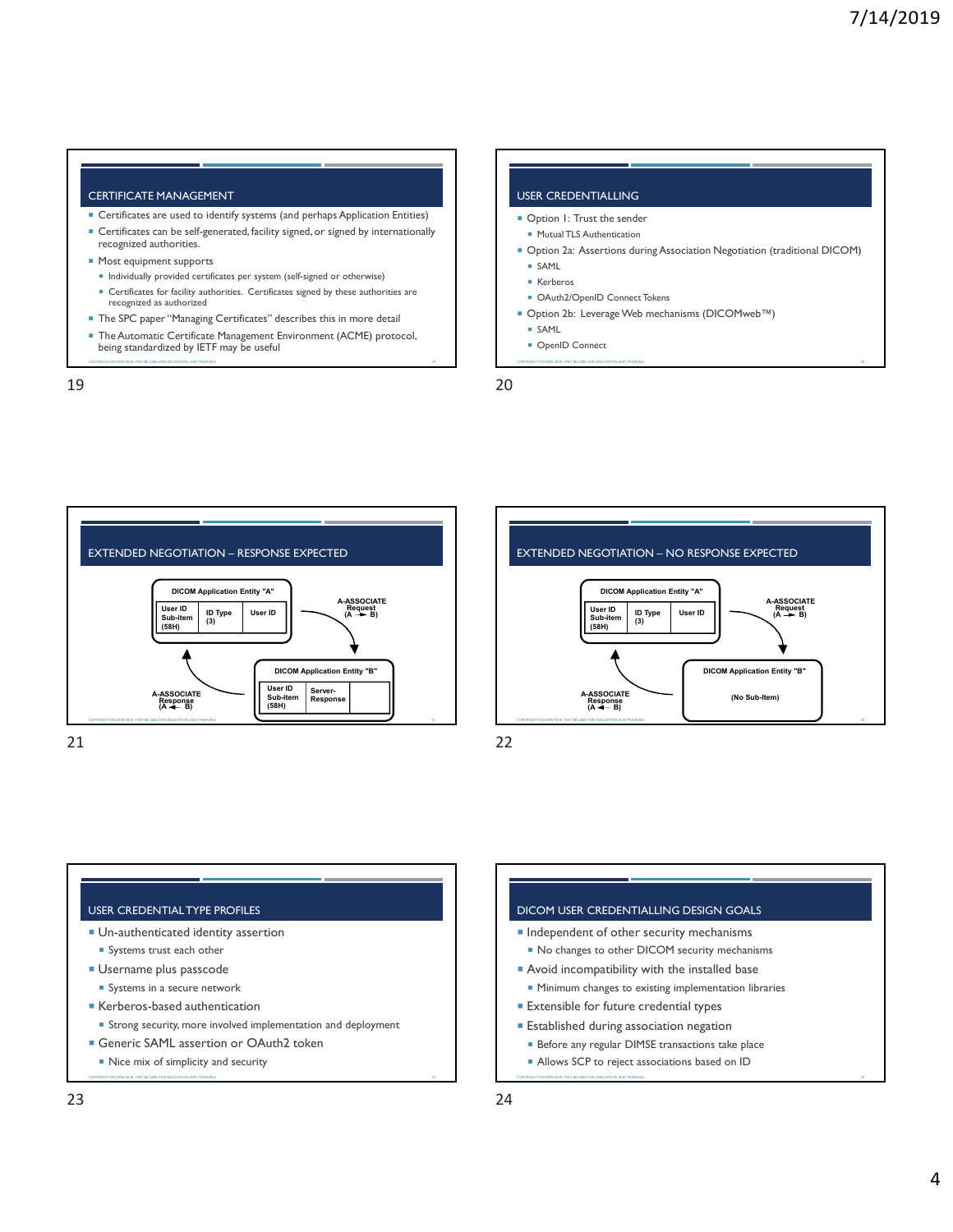#### PREPARED FOR THE FUTURE

- Could support any mechanism that supports uni-directional assertion mechanisms (e.g. using PKI and Digital Signatures) TREPARED FOR THE FUTURE<br>
COULD support any mechanism that supports uni-directional<br>
SECOPY ARE ENDER ALL THE SUPPOSE COPYRIGHT DICOM CONSIDERATION COPYRIGHT DICORS OF USER CREDENTIALS<br>
COPYRIGHT DICOR SUPPOSE AND TRAINING 25<br>
PRIPARED FOR THE FUTURE<br>
PRIPARED FOR THE FUTURE<br>
PRIPARED FOR THE FUTURE<br>
EGINERATE LEATIONS OF USER CREDENTIALS<br>
EGINERATE LEATIONS OF USER CREDENTIALS<br>
EGINERATE ATORS OF USER CREDENTIALS<br>
EGINERATE ATORS OF USER C
	- Does not support identity mechanisms that require bi-

#### EXAMPLE APPLICATIONS OF USER CREDENTIALS

- **Facilitates audit logging**
- Step toward cross-system authorization and access controls **DICOM** still leaves access control in the hands of the application THE SAPPLICATIONS OF USER CREDENTIALS<br>
Facilitates audit logging<br>
= Step toward cross-system authorization and access controls<br>
= DICOM still leaves access control in the hands of the application<br>
= Query filtering<br>
= For
- **Query filtering** 
	-

#### SEVERAL OPTIONS

- 
- **User identity plus DICOMTLS**
- User identity plus future lower level transport mechanisms (e.g. IPv6 with security option)
- **User identity plus VPN**
- 







- monitoring will be part of the local security system. **DICOM** defines a standard interface for reporting user and
-